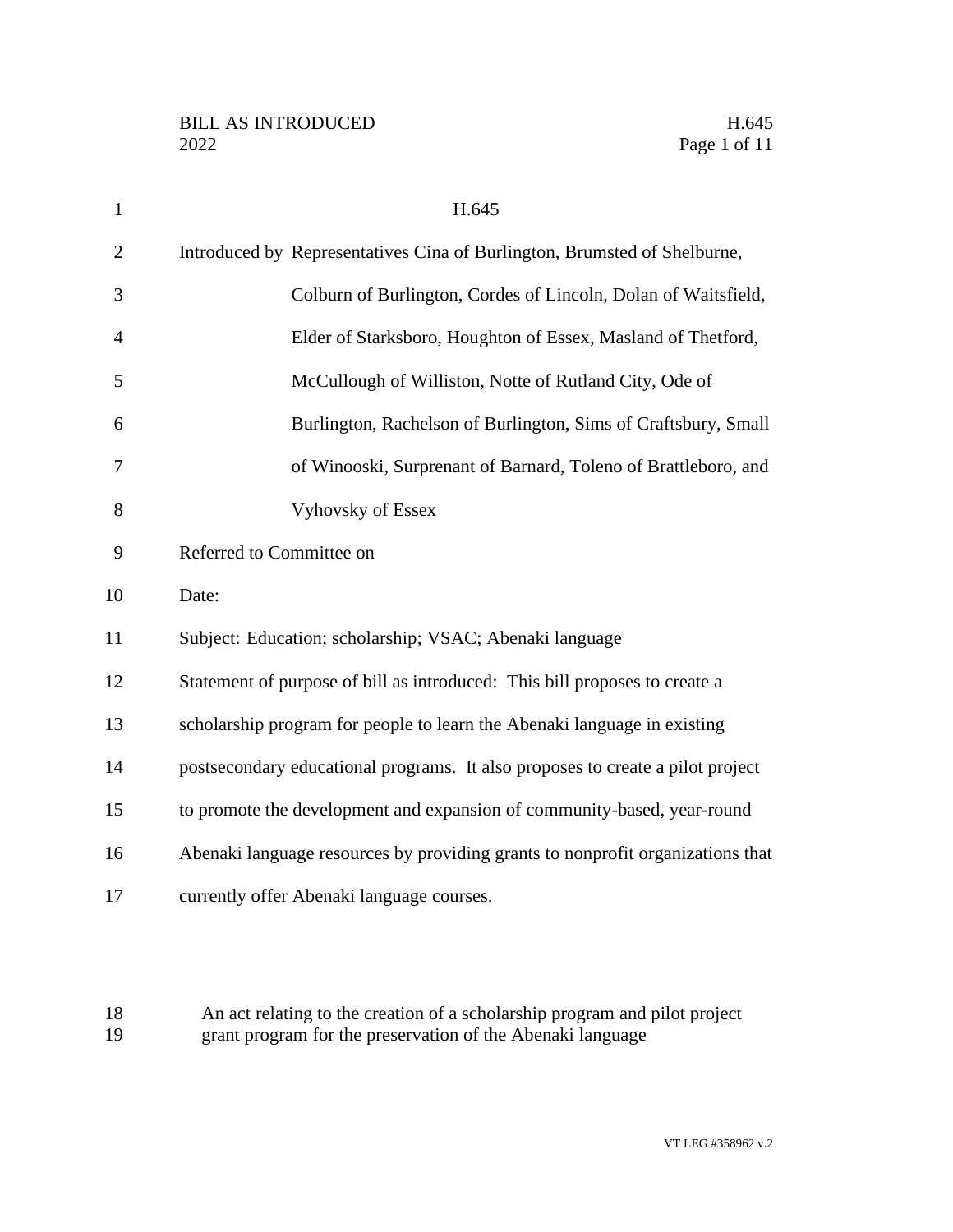| $\mathbf{1}$   | It is hereby enacted by the General Assembly of the State of Vermont:             |
|----------------|-----------------------------------------------------------------------------------|
| $\overline{2}$ | Sec. 1. FINDINGS                                                                  |
| 3              | The General Assembly finds that:                                                  |
| $\overline{4}$ | (1) Alnôbaôdwawôgan, the indigenous language of the Alnôbak                       |
| 5              | (Abenaki people), is in danger of being completely lost due in part to the        |
| 6              | actions of the State of Vermont during its occupation of the unceded aboriginal   |
| 7              | Abenaki homelands of Ndakinna. According to UNESCO, there were an                 |
| 8              | estimated 50 fluent speakers of the Abenaki language alive in 2006, and it is     |
| 9              | currently a critically endangered language. Without significant investment in     |
| 10             | language regeneration, Western Abenaki may no longer be spoken fluently by        |
| 11             | any living people after current generations pass away.                            |
| 12             | (2) Language is one of the ways that culture is preserved and transmitted         |
| 13             | across generations. The loss of the Abenaki language was a significant part of    |
| 14             | the erasure of indigenous culture that occurred as the result of the invasion and |
| 15             | colonization of Abenaki territory by European traders and settlers.               |
| 16             | (3) The State of Vermont has existed on the unceded aboriginal land of            |
| 17             | the Abenaki and Mohican its entire existence. Prior to Vermont self-declaring     |
| 18             | its occupation of the land in 1777, it is estimated that between 12,000 and       |
| 19             | 16,000 Indigenous People were living in the region. Due to the fluidity of the    |
| 20             | Abenaki culture and the adaptability of a way of life rooted in subsistence on    |
| 21             | this land, the Abenaki people survived colonization and exist to this day in      |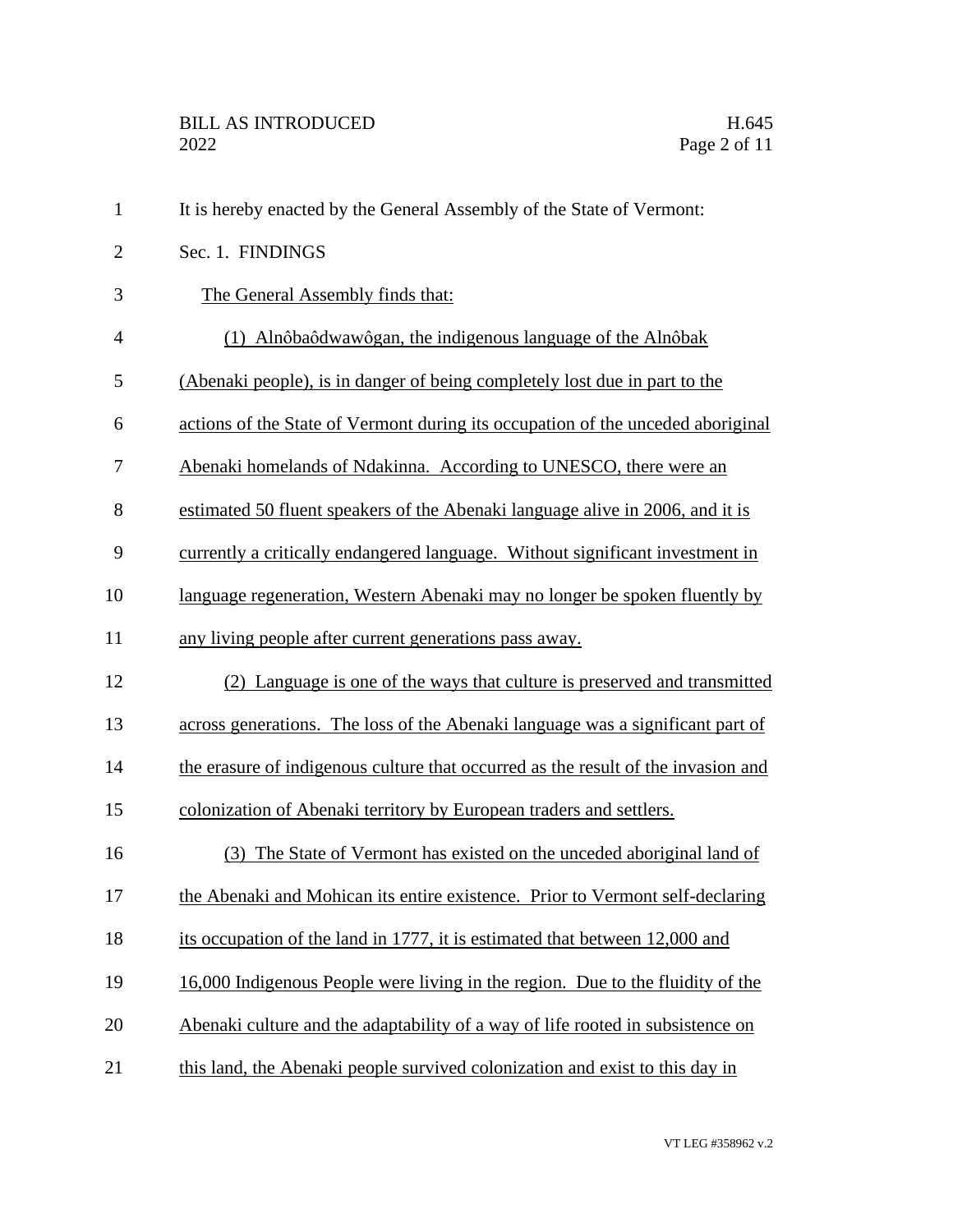| $\mathbf{1}$   | Vermont despite enduring violence caused by the actions of the State of          |
|----------------|----------------------------------------------------------------------------------|
| $\mathbf{2}$   | Vermont.                                                                         |
| 3              | (4) As outlined in 2021 Acts and Resolves No. R-114, Vermont's State-            |
| $\overline{4}$ | sanctioned eugenics policies targeted Vermonters of Native American Indian       |
| 5              | heritage, including French-Indian and Abenaki families, and persons of mixed     |
| 6              | ethnicity and of French-Canadian heritage, as well as the poor and persons       |
| 7              | with disabilities, among others.                                                 |
| 8              | (5) The Vermont Eugenics Survey resulted in significant disruption of            |
| 9              | life for the people who were deemed undesirable by the English-speaking elite    |
| 10             | of Vermont. Vermont's effort to eliminate the use of traditional family          |
| 11             | languages by Abenaki and French-Indian people amplified generational trauma      |
| 12             | and disrupted the transmission of culture across generations, using the power    |
| 13             | of the State to support ethnocide.                                               |
| 14             | (6) In the 1970s, 1980s, and 1990s, the Abenaki people demanded                  |
| 15             | recognition and defended their aboriginal rights in the courts and advocated for |
| 16             | changes in the executive and legislative policies of the State of Vermont        |
| 17             | toward the Abenaki people. State recognition was first granted by Governor       |
| 18             | Thomas Salmon in 1976, which included aboriginal hunting and fishing rights      |
| 19             | and established the first Indian Commission. However, this recognition was       |
| 20             | rescinded by Governor Richard Snelling. State recognition was finally            |
| 21             | restored through two bills in the Vermont Legislature in the 2000s. In 2010      |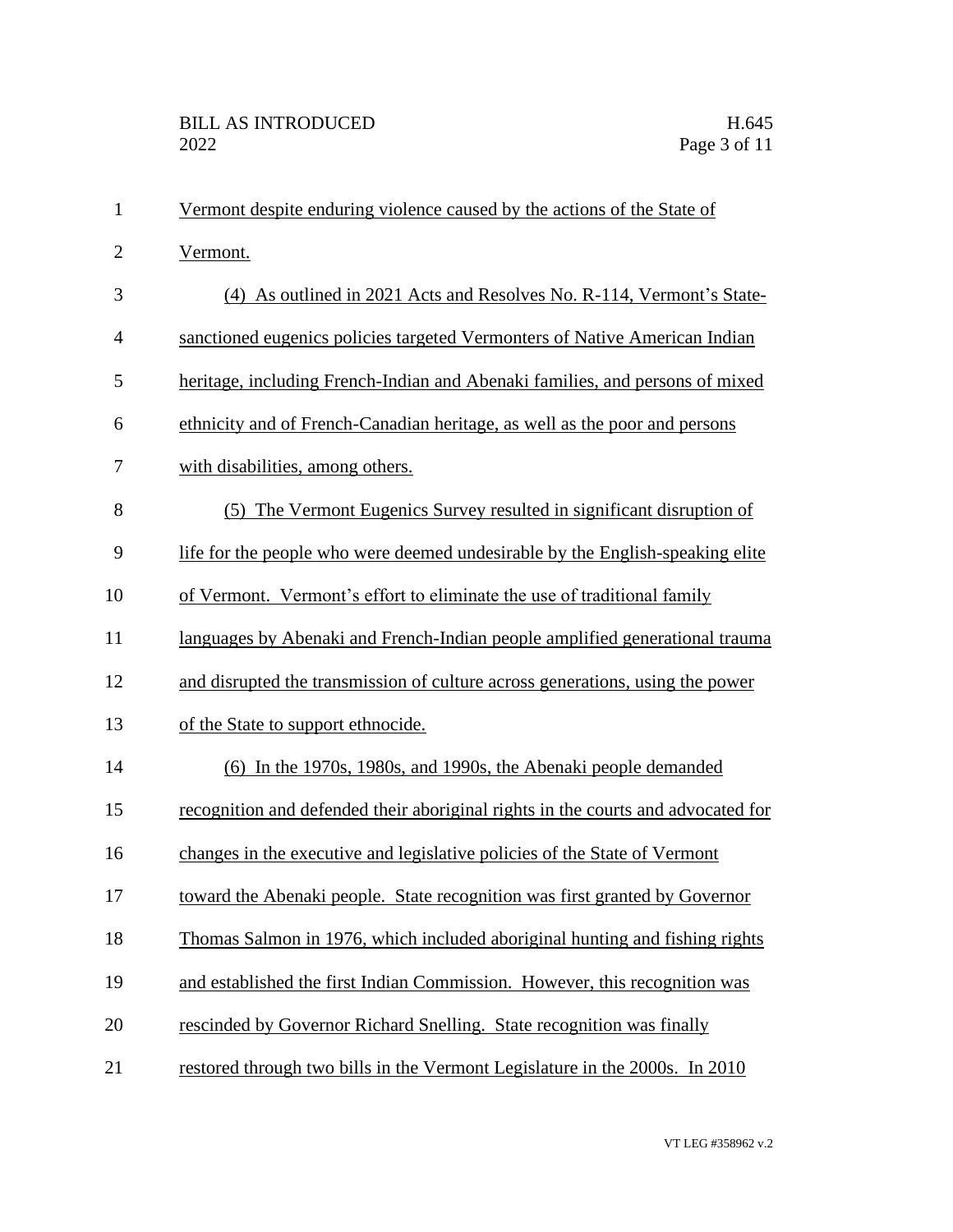| $\mathbf{1}$   | Acts and Resolves No. 107, the General Assembly found that "state"             |
|----------------|--------------------------------------------------------------------------------|
| $\overline{2}$ | recognition confers official acknowledgment of the long-standing existence in  |
| 3              | Vermont of Native American Indians who predated European settlement and        |
| $\overline{4}$ | enhances dignity and pride in their heritage and community" and created the    |
| 5              | Vermont Commission on Native American Affairs "[in] order to recognize the     |
| 6              | historic and cultural contributions of Native Americans to Vermont, to protect |
| 7              | and strengthen their heritage, and to address their needs in state policy,     |
| 8              | programs, and actions."                                                        |
| 9              | In 2019 Acts and Resolves No. 18, Vermont changed the State                    |
| 10             | celebration of Columbus Day to Indigenous Peoples' Day to "aid in the          |
| 11             | cultural development of Vermont's recognized tribes, while enabling all        |
| 12             | indigenous peoples in Vermont and elsewhere to move forward and formulate      |
| 13             | positive outcomes, from the history of colonization."                          |
| 14             | (8) In 2020, Vermont created a free hunting and fishing license for            |
| 15             | certified citizens of Native American Indian tribes.                           |
| 16             | (9) In 2020, Vermont began to restore the use of the Abenaki language          |
| 17             | by adding Abenaki place names to State park signs.                             |
| 18             | (10) In 2021, the General Assembly issued Acts and Resolves No. R-             |
| 19             | 114, a joint resolution sincerely apologizing and expressing sorrow and regret |
| 20             | to all individual Vermonters and their families and descendants who were       |
| 21             | harmed as a result of State-sanctioned eugenics policies and practices. The    |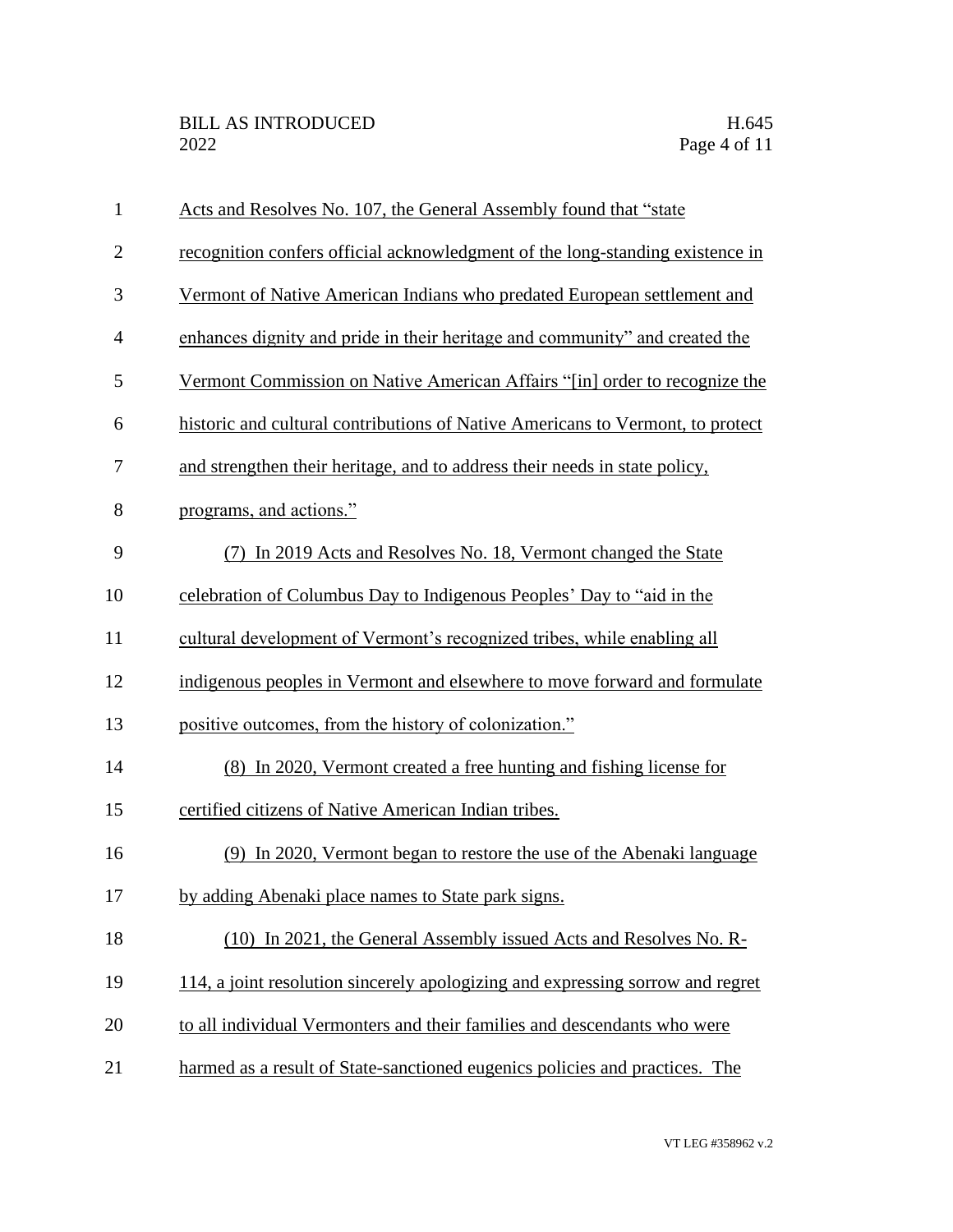| $\mathbf{1}$   | General Assembly resolved to continue work to "eradicate the lasting legacy of    |
|----------------|-----------------------------------------------------------------------------------|
| $\overline{2}$ | its prior actions by listening to and working with the affected individuals and   |
| 3              | communities." The General Assembly also resolved to recognize that "further       |
| $\overline{4}$ | legislative action should be taken to address the continuing impact of State-     |
| 5              | sanctioned eugenics policies and related practices of disenfranchisement,         |
| 6              | ethnocide, and genocide."                                                         |
| 7              | (11) The regeneration of the Abenaki language and the celebration of              |
| 8              | Abenaki culture would positively impact multiple social determinants of health    |
| 9              | for Abenaki people, including educational attainment, employment, race,           |
| 10             | ethnicity, sex, geography, and language preferences. Working in partnership       |
| 11             | with the Abenaki people to guarantee access to Abenaki language education         |
| 12             | would also contribute to the resolution of the structural conflict resulting from |
| 13             | a social and community context perpetuated by the harmful actions of the State    |
| 14             | of Vermont.                                                                       |
| 15             | (12) The General Assembly finds that supporting the work of the                   |
| 16             | Nanawaldagik (the language keepers) to build community through providing          |
| 17             | access to Alnôbaôdwawôgan (Abenaki language) education is another                 |
| 18             | important step toward reparation of the harm caused by the actions of the State   |
| 19             | of Vermont toward the Indigenous People of this land. In addition to              |
| 20             | acknowledging and mending the problems of our past, the General Assembly          |
| 21             | finds that the regeneration of the Alnôbaôdwawôgan (Abenaki language) and         |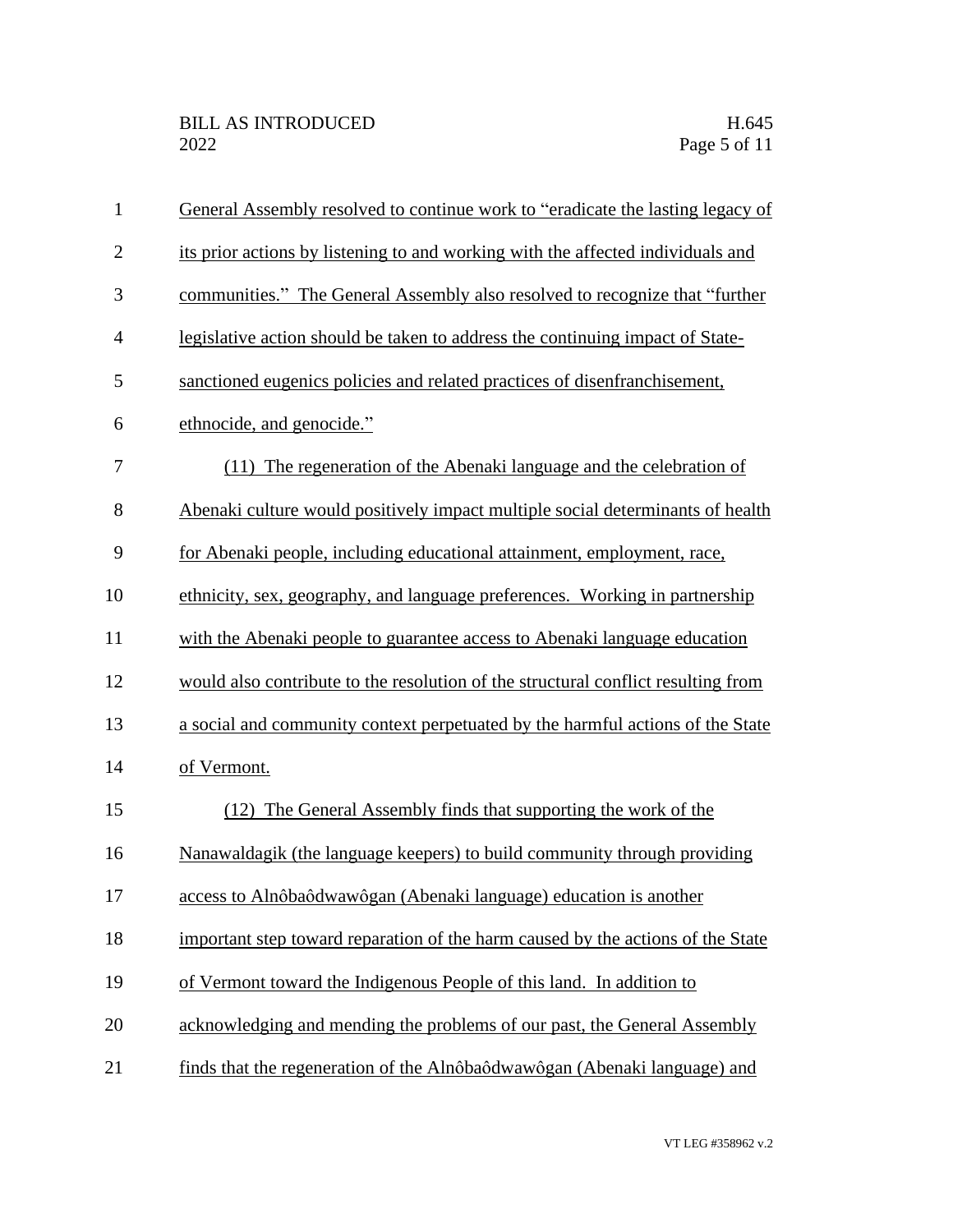| $\mathbf{1}$   | the continued restoration of the Alnôbailowôwzowôgan (Abenaki culture)        |
|----------------|-------------------------------------------------------------------------------|
| $\overline{2}$ | contributes greatly to the economic and social recovery from the pandemic for |
| 3              | Alnôbak (Abenaki people) and other Vermonters, not only for the present       |
| $\overline{4}$ | generations but also for the future generations that dwell in Ndakinna.       |
| 5              | Sec. 2. LEGISLATIVE INTENT                                                    |
| 6              | It is the intent of the General Assembly to engage with empowerment and in    |
| $\tau$         | partnership with Nanawaldagik (the language keepers) and the Abenaki people   |
| 8              | to preserve and to restore the use of Alnôbaôdwawôgan (the Abenaki            |
| 9              | language) in Ndakinna (Vermont) across all of the aboriginal lands of the     |
| 10             | Wabanaki Confederacy and beyond. The General Assembly intends to explore      |
| 11             | ways to sustainably guarantee access to a wide range of options for learning  |
| 12             | the Abenaki language for all Abenaki people. In addition to the Abenaki       |
| 13             | people, all other Vermonters and all other Indigenous People of the Wabanaki  |
| 14             | Confederacy deserve access to learning the Abenaki language in order to       |
| 15             | support the Abenaki people in regenerating the use of the Abenaki language in |
| 16             | Ndakinna. This act provides funding for a pilot project to work with the      |
| 17             | Abenaki language community to explore ways to expand Abenaki language         |
| 18             | education through existing language reclamation programs and to encourage     |
| 19             | the development of a wider range of options.                                  |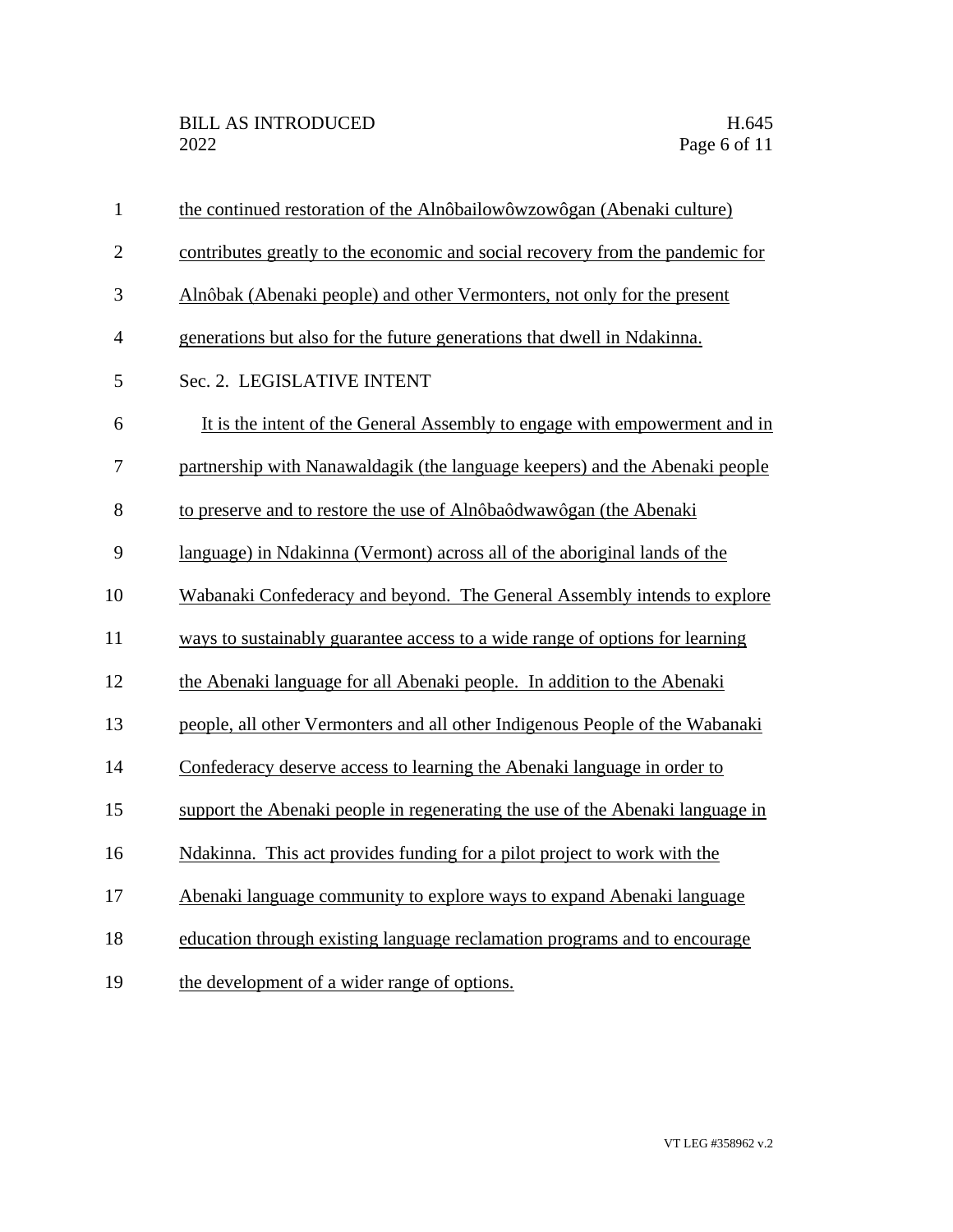| $\mathbf{1}$   | Sec. 3. 16 V.S.A. chapter 87, subchapter 4B is added to read:                  |
|----------------|--------------------------------------------------------------------------------|
| $\overline{2}$ | Subchapter 4B. Abenaki Language Regeneration Scholarship Program               |
| 3              | § 2858. ABENAKI LANGUAGE REGENERATION SCHOLARSHIP                              |
| $\overline{4}$ | <b>PROGRAM</b>                                                                 |
| 5              | (a) Definitions. As used in this section:                                      |
| 6              | (1) "Eligible school" means an approved postsecondary education                |
| 7              | institution, as defined under section 2822 of this chapter, that is located in |
| 8              | Vermont or an institution or organization offering certificate training or     |
| 9              | continuing education programs that is located in Vermont.                      |
| 10             | (2) "Eligible student" means an individual who satisfies the eligibility       |
| 11             | requirements under this section for a scholarship to learn the Abenaki         |
| 12             | language.                                                                      |
| 13             | (3) "Program" means the Abenaki Language Regeneration Scholarship              |
| 14             | and Grant Program created under this section.                                  |
| 15             | (b) Program creation. There is created the Abenaki Language Regeneration       |
| 16             | Scholarship and Grant Program to encourage the preservation and restoration    |
| 17             | of the Abenaki language in Vermont. The Program provides scholarships to       |
| 18             | eligible individuals as defined in subsection (a) of this section who wish to  |
| 19             | learn the Abenaki language.                                                    |
| 20             | (c) Administration of Program. The Program shall be administered by the        |
| 21             | Corporation. The Program provides scholarships to eligible individuals that    |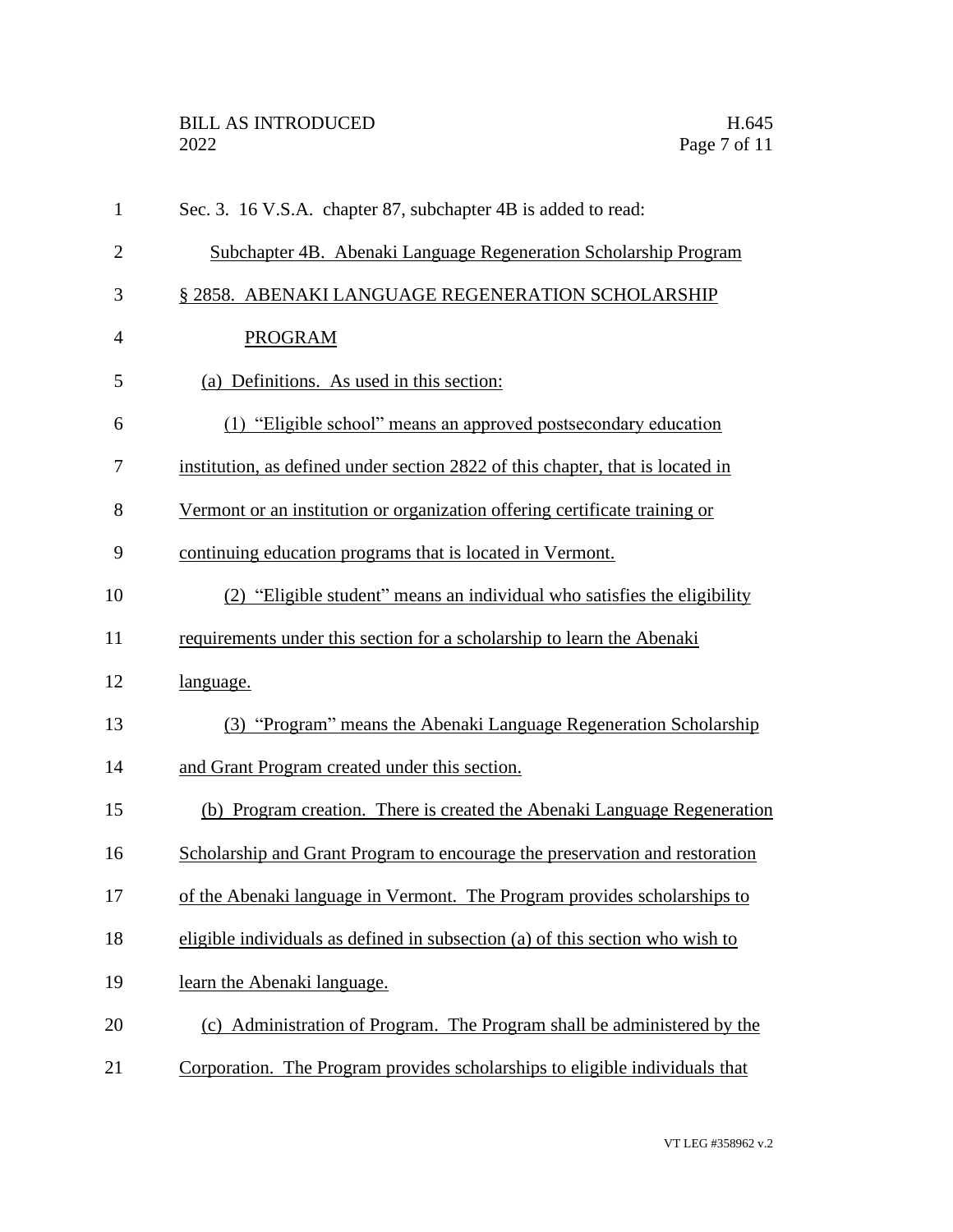| $\mathbf{1}$   | meet the eligibility requirements in subsection (d) of this section. The           |
|----------------|------------------------------------------------------------------------------------|
| $\overline{2}$ | scholarship benefits provided under the Program shall be paid on behalf of the     |
| 3              | eligible individual by the Corporation, subject to the appropriation of funds by   |
| $\overline{4}$ | the General Assembly specifically for this purpose. The Corporation shall          |
| 5              | work with the Vermont Commission on Native American Affairs, Abenaki               |
| 6              | tribal governments, and indigenous-led organizations to ensure that Abenaki        |
| 7              | people from all communities are informed of the scholarship opportunities to       |
| 8              | the greatest extent possible.                                                      |
| 9              | (d) Eligibility for scholarships. To be eligible for a scholarship under the       |
| 10             | Program, an individual shall be accepted and enrolled, or have plans to enroll,    |
| 11             | in an Abenaki language program at an approved postsecondary education              |
| 12             | institution as defined in this chapter.                                            |
| 13             | (e) Adoption of policies, procedures, and guidelines. The Corporation shall        |
| 14             | adopt policies, procedures, and guidelines that meet the legislative intent of     |
| 15             | this act and are necessary to implement the provisions of this section. The        |
| 16             | Corporation shall prioritize members of Abenaki communities when                   |
| 17             | developing the policies, procedures, and guidelines.                               |
| 18             | Reporting. On or before December 1 of each year, the Corporation shall<br>(f)      |
| 19             | report data and other relevant factors, including costs of the Program to date, to |
| 20             | the House and Senate Committees on Education. The provisions of 2 V.S.A.           |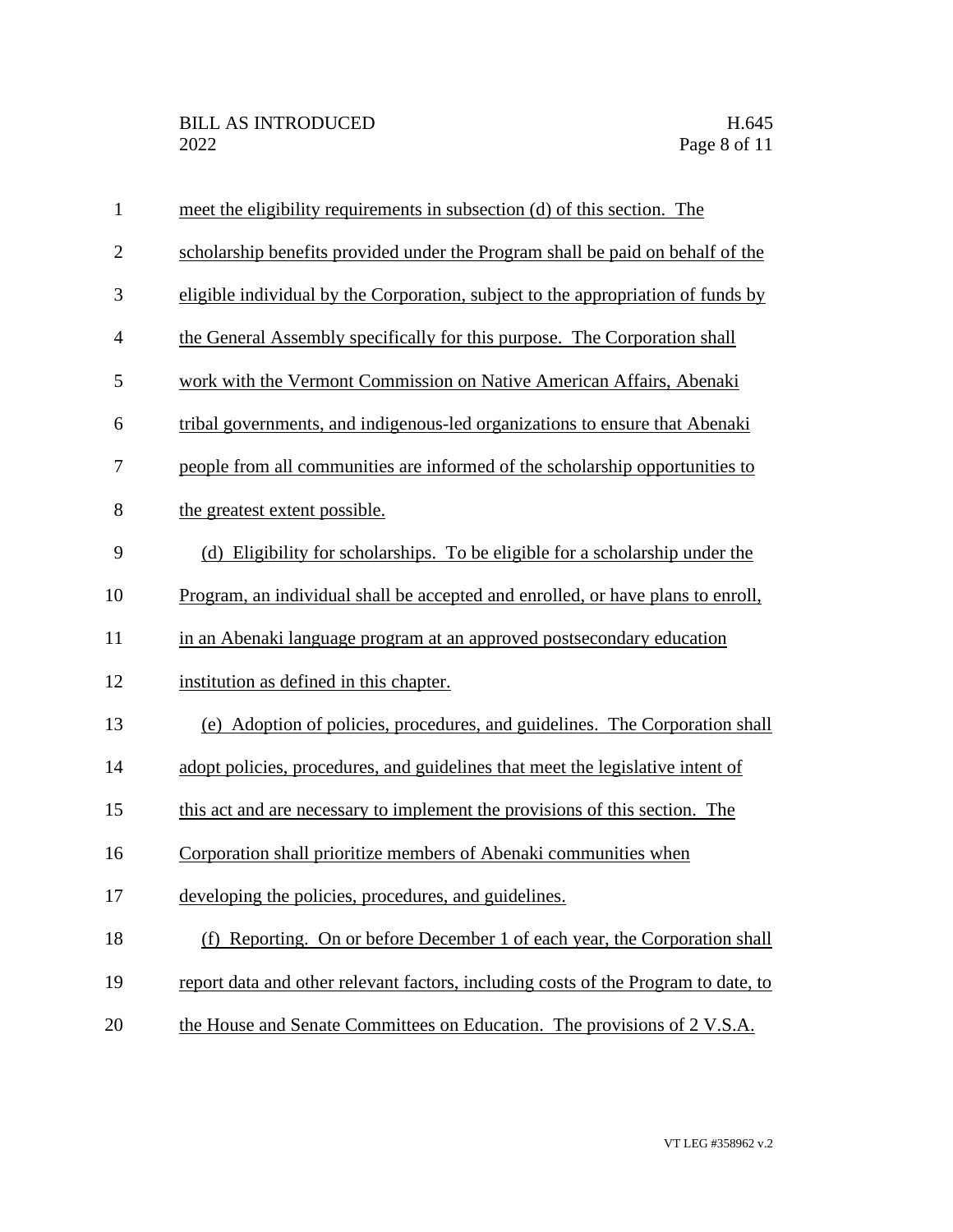| $\mathbf{1}$   | § 20(d) (expiration of required reports) shall not apply to the required report to |
|----------------|------------------------------------------------------------------------------------|
| $\overline{2}$ | be made under this subsection.                                                     |
| 3              | Sec. 4. APPROPRIATION FOR ABENAKI REGENERATION                                     |
| $\overline{4}$ | <b>SCHOLARSHIP PROGRAM</b>                                                         |
| 5              | The sum of \$250,000.00 is appropriated from the General Fund to the               |
| 6              | Corporation in fiscal year 2023 for the purpose of funding the Abenaki             |
| 7              | Language Regeneration Scholarship Program created under Sec. 3 of this act.        |
| 8              | Sec. 5. ABENAKI LANGUAGE REGENERATION PILOT PROJECT AND                            |
| 9              | <b>REPORT</b>                                                                      |
| 10             | (a) Abenaki language regeneration pilot project. There is established a            |
| 11             | pilot project to promote the development of community-based, year-round            |
| 12             | Abenaki language resources by providing grants to eligible grant recipients as     |
| 13             | defined in subsection (b) of this section.                                         |
| 14             | (b) Eligible grant recipients. As used in this section, "eligible grant"           |
| 15             | recipient" means a nonprofit organization, or its designated fiscal sponsor, that  |
| 16             | is exempt from federal income tax under 26 U.S.C $\S$ 501(c)(3) that offers        |
| 17             | classes in the Abenaki language.                                                   |
| 18             | (c) Administration of pilot project. The pilot project shall be administered       |
| 19             | by the Agency of Education. Eligible grant recipients shall submit applications    |
| 20             | for this grant funding to the Agency of Education in a form developed by the       |
| 21             | Agency for this purpose on or before July 31, 2022. Applications shall be          |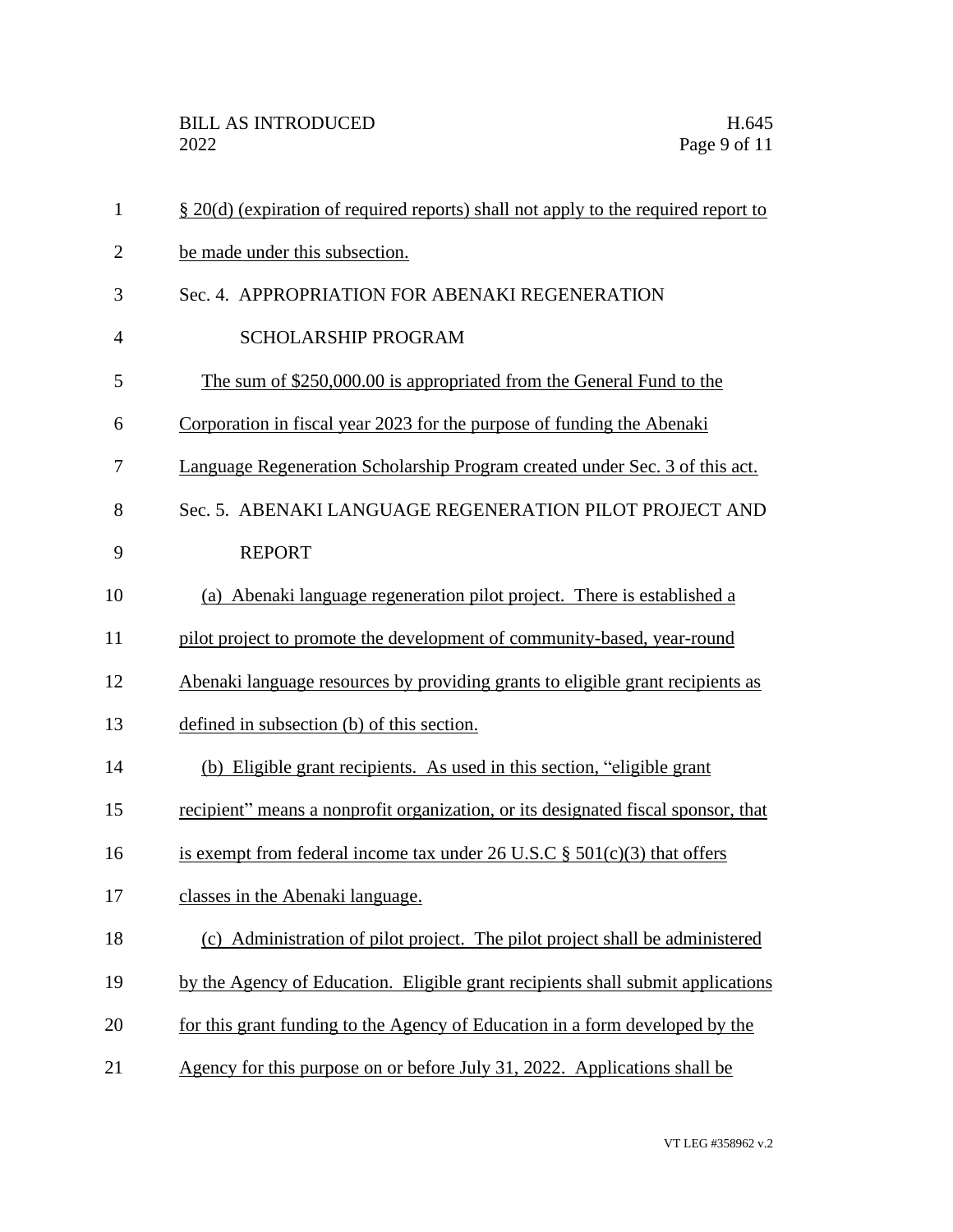| $\mathbf{1}$   | reviewed within the context of the legislative intent of this act. If applications |
|----------------|------------------------------------------------------------------------------------|
| $\overline{2}$ | for grant funding exceed the funds appropriated for this purpose, the Agency       |
| 3              | shall prorate the grant awards. The Agency shall work with the Vermont             |
| $\overline{4}$ | Commission on Native American Affairs, Abenaki tribal governments, and             |
| 5              | indigenous-led organizations to ensure that Abenaki people from all                |
| 6              | communities are informed of the grant opportunities to the greatest extent         |
| 7              | possible.                                                                          |
| 8              | (d) Use of funds. Grant recipients shall use the money awarded to them             |
| 9              | under the pilot project to fund current Abenaki language programs, explore         |
| 10             | ways to expand access to current Abenaki language programs, and explore the        |
| 11             | formation of new Abenaki language programs. Grant recipients shall work            |
| 12             | with the Vermont Commission on Native American Affairs, Abenaki tribal             |
| 13             | governments, and indigenous-led organizations to ensure that Abenaki people        |
| 14             | from all communities have access to language learning through pilot projects.      |
| 15             | Grant recipients shall demonstrate that pilot projects increase the overall        |
| 16             | number of Abenaki language learners across communities.                            |
| 17             | (e) Appropriations. The sum of $$250,000.00$ is appropriated from the              |
| 18             | General Fund to the Agency of Education in fiscal year 2023 for the purpose of     |
| 19             | funding the pilot project established under this section.                          |